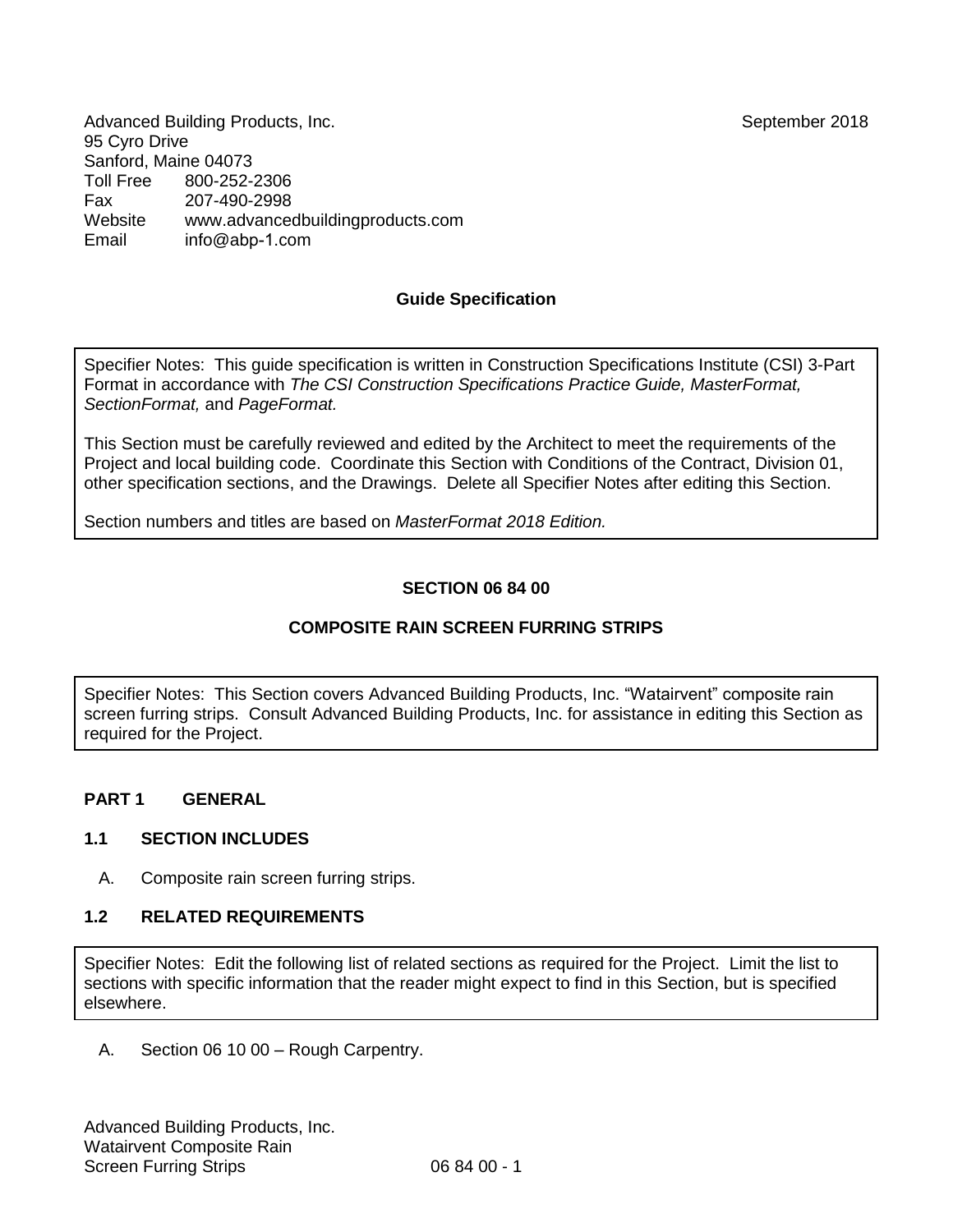- B. Section 07 27 00 Air Barriers.
- C. Section 07 46 00 Siding.

## **1.3 PREINSTALLATION MEETINGS**

Specifier Notes: Edit the Preinstallation Meetings article as required for the Project. Delete this article if not required.

- A. Convene preinstallation meeting [1 week] [2 weeks] before start of installation of composite rain screen furring strips.
- B. Require attendance of parties directly affecting Work of this Section, including Contractor, Architect, and installer.
- C. Review the Following:
	- 1. Materials.
	- 2. Installation.
	- 3. Protection.
	- 4. Coordination with other Work.

### **1.4 SUBMITTALS**

Specifier Notes: Edit the Submittals article as required for the Project. Delete submittals not required.

- A. Submittals: Comply with Division 01.
- B. Product Data: Submit manufacturer's product data, including installation instructions.
- C. Samples: Submit manufacturer's sample of composite rain screen furring strips. 1. Sample Size: Minimum 12 inches long.
- D. Manufacturer's Certification: Submit manufacturer's certification that materials comply with specified requirements and are suitable for intended application.
- E. Manufacturer's Project References: Submit manufacturer's list of 5 successfully completed composite rain screen furring strip projects of similar size and scope to this Project, including project name and location, name of architect, and type and quantity of furring strips furnished.
- F. Warranty Documentation: Submit manufacturer's standard warranty.

#### **1.5 DELIVERY, STORAGE, AND HANDLING**

- A. Delivery Requirements: Deliver materials to site in manufacturer's original, unopened containers and packaging, with labels clearly identifying product name and manufacturer.
- B. Storage and Handling Requirements: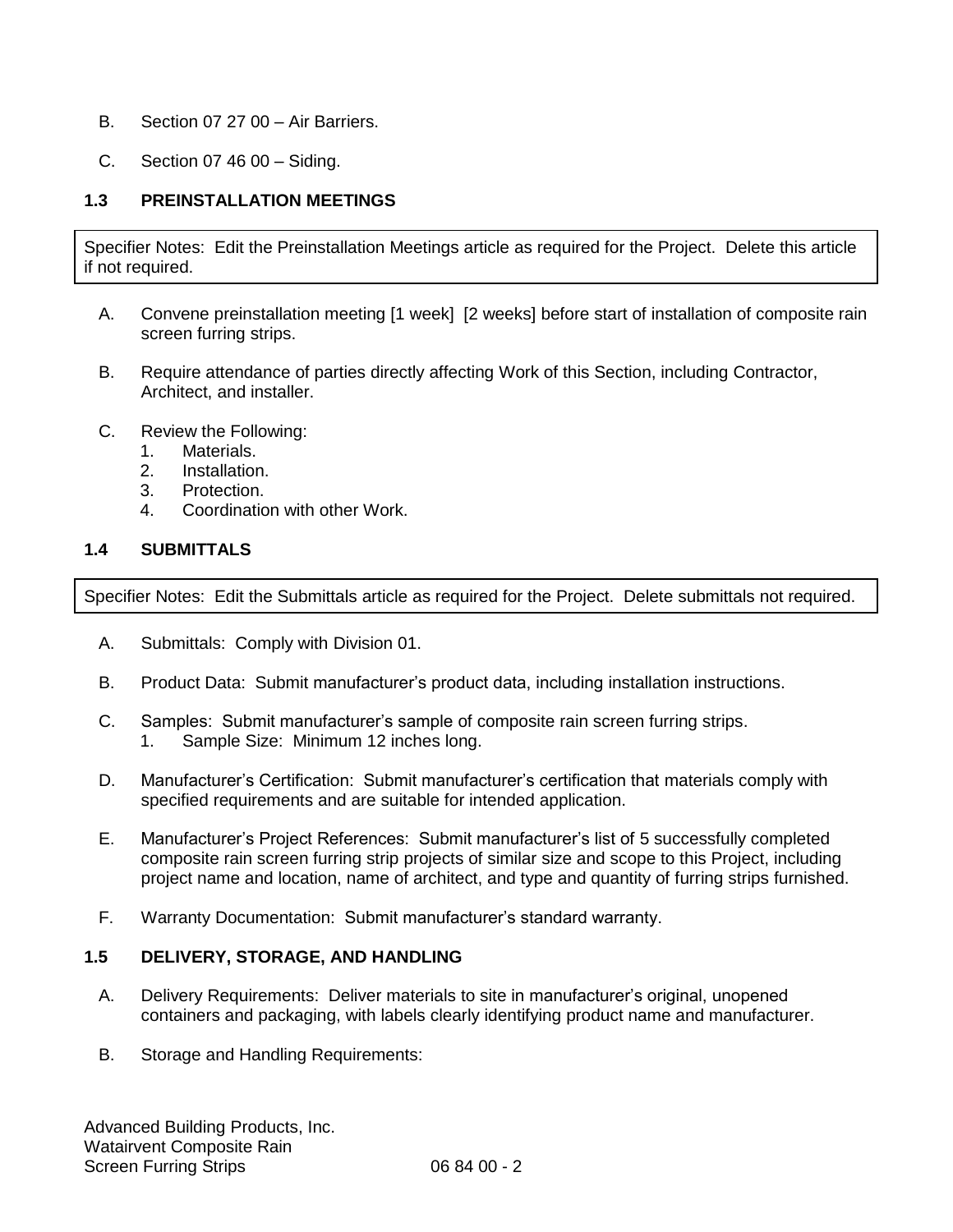- 1. Store and handle materials in accordance with manufacturer's instructions.
- 2. Keep materials in manufacturer's original, unopened containers and packaging until installation.
- 3. Store materials in clean areas, protected from exposure to harmful weather conditions.
- 4. Do not store materials directly on ground.
- 5. Store materials out of direct sunlight.
- 6. Keep materials from freezing.
- 7. Protect materials during storage, handling, and installation to prevent damage.

#### **1.6 AMBIENT CONDITIONS**

A. Do not install composite rain screen furring strips under ambient conditions outside manufacturer's limits.

### **PART 2 PRODUCTS**

### **2.1 MANUFACTURERS**

A. Manufacturer: Advanced Building Products, Inc., 95 Cyro Drive, Sanford, Maine 04073. Toll Free 800-252-2306. Fax 207-490-2998. [www.advancedbuildingproducts.com.](http://www.advancedbuildingproducts.com/) info@abp-1.com.

Specifier Notes: Specify if substitutions will be permitted.

- B. Substitutions: [Not permitted] [Comply with Division 01].
- C. Single Source: Provide materials from single manufacturer.

### **2.2 MATERIALS**

- A. Composite Rain Screen Furring Strips: "Watairvent" composite rain screen furring strips.
	- 1. Material:
		- a. Mold-resistant, nonabsorptive, composite material.
		- b. Solid core.
		- c. Will not become brittle and crack during cold weather.
	- 2. Channels:
		- a. Dual vertical and horizontal channels on front and back.
		- b. Vertical Channels: Allow for proper drainage of moisture and ventilation from back of wall cladding to front of wall sheathing.
		- c. Horizontal Channels: Allow for cross ventilation.
	- 3. Dimensions:
		- a. Thickness: 3/8 inch.
		- b. Width: 1-3/4 inches.
		- c. Length: 8'-0".
	- 4. Fastening Slots: Allow for differential movement during installation.
	- 5. Color: White.